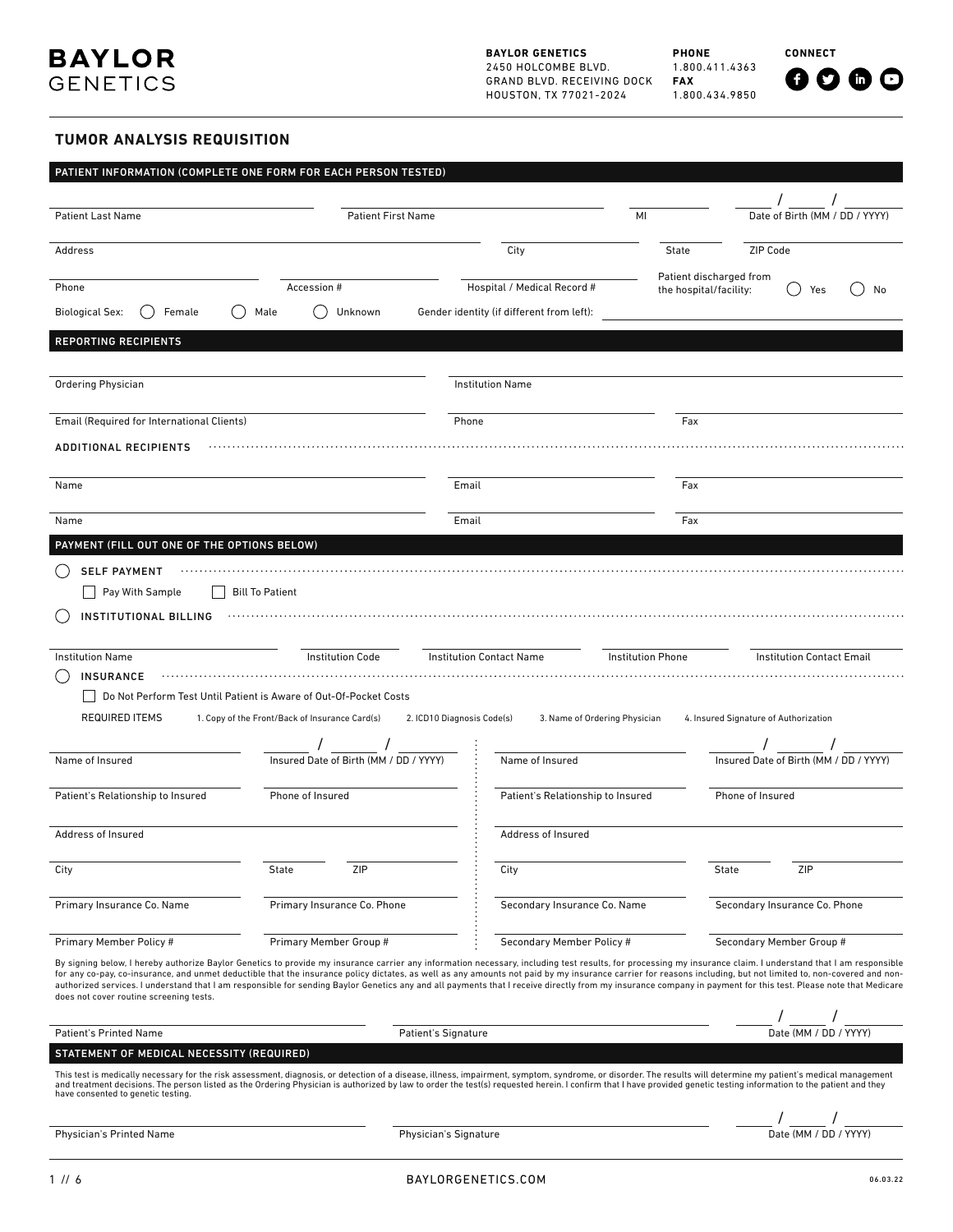**CONNECT**

# **TUMOR ANALYSIS REQUISITION**

| <b>Patient Last Name</b>                                                                                                                  | <b>Patient First Name</b>                                                                                                                                                                                                                                                                                                                                                            |                                          | MI                                                 | Date of Birth (MM / DD / YYYY)                                                                                                                                                                       |  | <b>Biological Sex</b> |
|-------------------------------------------------------------------------------------------------------------------------------------------|--------------------------------------------------------------------------------------------------------------------------------------------------------------------------------------------------------------------------------------------------------------------------------------------------------------------------------------------------------------------------------------|------------------------------------------|----------------------------------------------------|------------------------------------------------------------------------------------------------------------------------------------------------------------------------------------------------------|--|-----------------------|
| <b>ETHNICITY</b>                                                                                                                          |                                                                                                                                                                                                                                                                                                                                                                                      |                                          |                                                    |                                                                                                                                                                                                      |  |                       |
| African American                                                                                                                          | Hispanic American                                                                                                                                                                                                                                                                                                                                                                    |                                          |                                                    | Pacific Islander (Philippines, Micronesia, Malaysia, Indonesia)                                                                                                                                      |  |                       |
| Ashkenazi Jewish                                                                                                                          | Mennonite                                                                                                                                                                                                                                                                                                                                                                            |                                          |                                                    | South Asian (India, Pakistan)                                                                                                                                                                        |  |                       |
| East Asian (China, Japan, Korea)                                                                                                          | Middle Eastern (Saudi Arabia, Qatar, Iraq, Turkey)                                                                                                                                                                                                                                                                                                                                   |                                          |                                                    | Southeast Asian (Vietnam, Cambodia, Thailand)                                                                                                                                                        |  |                       |
| Finnish                                                                                                                                   | Native American                                                                                                                                                                                                                                                                                                                                                                      |                                          | Southern European Caucasian (Spain, Italy, Greece) |                                                                                                                                                                                                      |  |                       |
| French Canadian                                                                                                                           | Northern European Caucasian (Scandinavian, UK, Germany)                                                                                                                                                                                                                                                                                                                              |                                          | Other (Specify):                                   |                                                                                                                                                                                                      |  |                       |
|                                                                                                                                           |                                                                                                                                                                                                                                                                                                                                                                                      |                                          |                                                    |                                                                                                                                                                                                      |  |                       |
| <b>SAMPLE INFORMATION</b>                                                                                                                 |                                                                                                                                                                                                                                                                                                                                                                                      |                                          |                                                    |                                                                                                                                                                                                      |  |                       |
| Date of Collection (MM / DD / YYYY)                                                                                                       | Time of Collection                                                                                                                                                                                                                                                                                                                                                                   | as determined by the CAP and/or the CMS. |                                                    | <b>NOTE:</b> Extracted DNA/RNA will only be accepted if the isolation of nucleic acids for clinical<br>testing occurs in a CLIA-certified laboratory or a laboratory meeting equivalent requirements |  |                       |
| <b>REQUIRED FOR BREAST CANCER FFPE SAMPLES</b>                                                                                            |                                                                                                                                                                                                                                                                                                                                                                                      |                                          |                                                    |                                                                                                                                                                                                      |  |                       |
|                                                                                                                                           |                                                                                                                                                                                                                                                                                                                                                                                      |                                          |                                                    |                                                                                                                                                                                                      |  |                       |
| <b>Method of Fixation</b>                                                                                                                 | <b>Time to Tissue Fixation</b>                                                                                                                                                                                                                                                                                                                                                       | <b>Tissue Fixation Time</b>              |                                                    |                                                                                                                                                                                                      |  |                       |
| SAMPLE TYPE (PLEASE REFER TO PAGE 5 FOR SAMPLE REQUIREMENTS)                                                                              |                                                                                                                                                                                                                                                                                                                                                                                      |                                          |                                                    |                                                                                                                                                                                                      |  |                       |
| Blood in EDTA Tube (Purple-Top) +                                                                                                         | FFPE - Slides * #:                                                                                                                                                                                                                                                                                                                                                                   |                                          |                                                    | DNA (Concentration) + $*$ *:                                                                                                                                                                         |  |                       |
| Blood in Sodium Heparin (Green-Top) +                                                                                                     | FFPE - Tissue Block *                                                                                                                                                                                                                                                                                                                                                                |                                          |                                                    | RNA (Concentration) + $*$ *:                                                                                                                                                                         |  |                       |
| Bone Marrow in Sodium Heparin (Green-Top) +                                                                                               | Fresh Frozen Tissue **                                                                                                                                                                                                                                                                                                                                                               |                                          |                                                    | Other **:                                                                                                                                                                                            |  |                       |
| Bone Marrow in EDTA (Purple-Top) +                                                                                                        | Tissue in Medium **                                                                                                                                                                                                                                                                                                                                                                  |                                          |                                                    |                                                                                                                                                                                                      |  |                       |
| ** Please call for consultation before ordering test.<br><sup>±</sup> Please send a corresponding representative H+E slide, if available. | + For hematologic samples, attach clinical notes and concurrent laboratory reports (such as CBC, flow cytometry, cytogenetics, FISH,<br>molecular testing, and pathology reports). Concurrent laboratory reports may be sent later as soon as available.<br>Surgical Pathology report MUST be attached for all tissue samples but may be sent later as soon as it becomes available. |                                          |                                                    | <b>Biological Sex of Bone Marrow</b><br>Transplant Donor (select one):                                                                                                                               |  | Female<br>Male        |
| INDICATION FOR TESTING (REQUIRED)                                                                                                         |                                                                                                                                                                                                                                                                                                                                                                                      |                                          |                                                    |                                                                                                                                                                                                      |  |                       |
|                                                                                                                                           |                                                                                                                                                                                                                                                                                                                                                                                      |                                          |                                                    |                                                                                                                                                                                                      |  |                       |
| Indication(s)                                                                                                                             |                                                                                                                                                                                                                                                                                                                                                                                      | ICD10 Diagnosis Code(s)                  |                                                    |                                                                                                                                                                                                      |  |                       |
| <b>RETURN OF FFPE SPECIMENS</b>                                                                                                           |                                                                                                                                                                                                                                                                                                                                                                                      | <b>SPECIMEN RETRIEVAL</b>                |                                                    |                                                                                                                                                                                                      |  |                       |
| address information below, or affix preprinted label.                                                                                     | Check if block and/or H&E stained slide should be returned. Fill out the return                                                                                                                                                                                                                                                                                                      |                                          |                                                    | I want Baylor Genetics to request the specimen. (Complete information below)                                                                                                                         |  |                       |
| This section will be used as the return address label.                                                                                    |                                                                                                                                                                                                                                                                                                                                                                                      |                                          |                                                    |                                                                                                                                                                                                      |  |                       |
| Institution                                                                                                                               | ATTN                                                                                                                                                                                                                                                                                                                                                                                 | <b>Location of Specimen</b>              |                                                    |                                                                                                                                                                                                      |  |                       |
| Address                                                                                                                                   |                                                                                                                                                                                                                                                                                                                                                                                      | <b>Contact Name</b>                      |                                                    |                                                                                                                                                                                                      |  |                       |
| City                                                                                                                                      | ZIP<br>State                                                                                                                                                                                                                                                                                                                                                                         | Phone #                                  |                                                    | Fax #                                                                                                                                                                                                |  |                       |
|                                                                                                                                           |                                                                                                                                                                                                                                                                                                                                                                                      |                                          |                                                    |                                                                                                                                                                                                      |  |                       |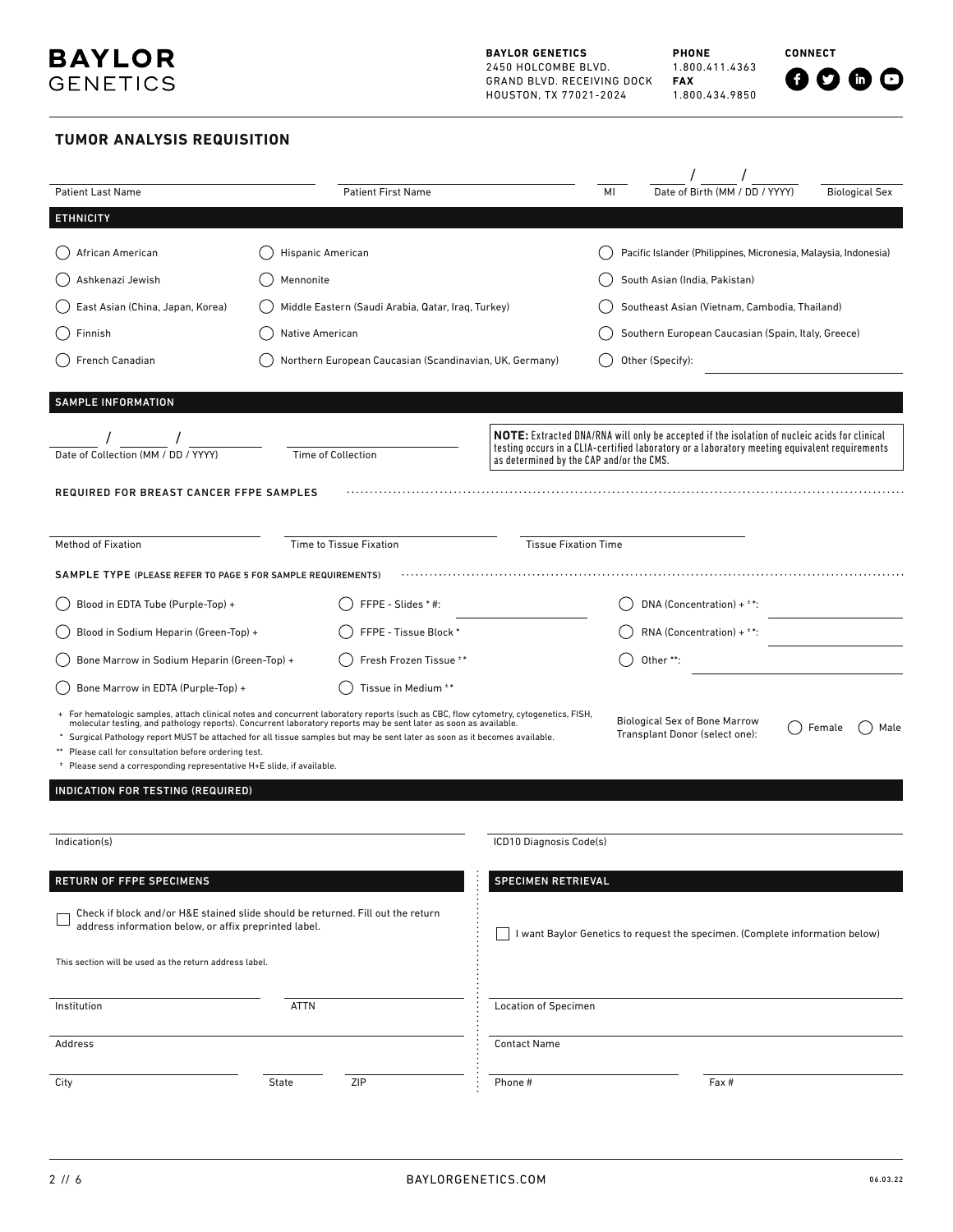#### **BAYLOR GENETICS** 2450 HOLCOMBE BLVD. GRAND BLVD. RECEIVING DOCK HOUSTON, TX 77021-2024

8400 OTHER, Probe Name:

 $\mathbf{I}$ 

**PHONE** 1.800.411.4363 **FAX** 1.800.434.9850

/ /

**CONNECT**



### **TUMOR ANALYSIS REQUISITION**

### CANCER MOLECULAR ANALYSIS

| SINGLE GENE TESTING |                                                                                                   |                    |  |  |  |  |  |
|---------------------|---------------------------------------------------------------------------------------------------|--------------------|--|--|--|--|--|
| <b>TEST CODE</b>    | <b>TEST NAME</b>                                                                                  | <b>SAMPLE TYPE</b> |  |  |  |  |  |
| 9202                | B-Cell Clonality Screening (IgH and IgK) by PCR                                                   | BE, BME, FFPE, T   |  |  |  |  |  |
| 9065                | BCR-ABL1, Major (p210), Quantitative                                                              | BE, BME            |  |  |  |  |  |
| 8972                | BCR-ABL1, Minor (p190), Quantitative                                                              | BE, BME            |  |  |  |  |  |
| 9070                | BCR-ABL1, Qualitative Analysis w/ Reflex<br>to BCR-ABL1 Quantitative 4                            | BE, BME            |  |  |  |  |  |
| 9305                | BCR-ABL1 Mutation Analysis for Tyrosine Kinase<br>Inhibitor Resistance by NGS                     | BE, BME            |  |  |  |  |  |
| 9003                | <b>BRAF V600 Mutation Analysis</b>                                                                | BE, BME, FFPE      |  |  |  |  |  |
| 9016                | CALR (Calreticulin) Exon 9 Mutation Analysis by PCR                                               | BE, BME            |  |  |  |  |  |
| 9086                | <b>CEBPA Mutation Detection</b>                                                                   | BE, BME            |  |  |  |  |  |
| 9030                | <b>EGFR Mutation Detection by Pyrosequencing</b>                                                  | <b>FFPE</b>        |  |  |  |  |  |
| 9045                | FLT3 Mutation Detection by PCR <sup>2</sup>                                                       | BE, BME            |  |  |  |  |  |
| 9104                | Gastrointestinal Stromal Tumor Mutation (KIT, PDGFRA)                                             | <b>FFPE</b>        |  |  |  |  |  |
| 9060                | <b>IGHV Mutation Analysis by Sequencing</b>                                                       | BE, BME            |  |  |  |  |  |
| 9015                | JAK2 Exon 12 Mutation Analysis by PCR                                                             | BE, BME            |  |  |  |  |  |
| 9010                | JAK2 Gene, V617F Mutation, Qualitative                                                            | BE, BME            |  |  |  |  |  |
| 8970                | KIT (D816V) Mutation by PCR                                                                       | BE, BME            |  |  |  |  |  |
| 9103                | KIT Mutations, Melanoma (including PDGFRA)                                                        | <b>FFPE</b>        |  |  |  |  |  |
| 9105                | KIT Mutations in AML by Fragment Analysis<br>and Sequencing                                       | BE. BME            |  |  |  |  |  |
| 9128                | <b>KRAS Mutation Detection</b>                                                                    | <b>FFPE</b>        |  |  |  |  |  |
| 8974                | <b>MGMT Methylation Detection by PCR</b>                                                          | <b>FFPE</b>        |  |  |  |  |  |
| 9150                | Microsatellite Instability (MSI), HNPCC/Lynch<br>Syndrome, by PCR <sup>3</sup>                    | <b>FFPE</b>        |  |  |  |  |  |
| 9020                | MPL Codon 515 Mutation Detection by<br>Pyrosequencing, Quantitative                               | BE, BME            |  |  |  |  |  |
| 8973                | MYD88 L265P Mutation Detection by PCR, Quantitative                                               | BE, BME, FFPE      |  |  |  |  |  |
| 9005                | NPM1 Mutation Detection by RT-PCR, Quantitative                                                   | BE, BME            |  |  |  |  |  |
| 8971                | NRAS Mutation Detection by Pyrosequencing                                                         | <b>FFPE</b>        |  |  |  |  |  |
| 8976                | PD-L1 28-8 pharmDx by Immunohistochemistry with<br>Interpretation, nivolumab (OPDIVO)             | <b>FFPE</b>        |  |  |  |  |  |
| 8975                | PD-L1 22C3 IHC for NSCLC by Immunohistochemistry<br>with Interpretation, pembrolizumab (KEYTRUDA) | FFPE               |  |  |  |  |  |
| 8977                | PD-L1 22C3 IHC with Combined Positive Score (CPS)<br>Interpretation, pembrolizumab (KEYTRUDA)     | <b>FFPE</b>        |  |  |  |  |  |
| 9080                | PML-RARA Translocation, t(15;17) by RT-PCR,<br>Quantitative                                       | BE, BME            |  |  |  |  |  |
| 9217                | <b>T-Cell Clonality Screening by PCR</b>                                                          | BE, BME, FFPE, T   |  |  |  |  |  |
| 9055                | TP53 Somatic Mutation, Prognostic                                                                 | BE, BME, FFPE      |  |  |  |  |  |

| <b>Patient Last Name</b>                                                    |                                                                               | <b>Patient First Name</b>                                                     |  |                           | MI                                     | Date of Birth (MM / DD / YYYY)                 | <b>Biological Sex</b>                         |  |  |
|-----------------------------------------------------------------------------|-------------------------------------------------------------------------------|-------------------------------------------------------------------------------|--|---------------------------|----------------------------------------|------------------------------------------------|-----------------------------------------------|--|--|
| <b>BH</b> = Blood in Sodium Heparin (green-top)<br>$TM = T$ issue in Medium |                                                                               | <b>BMH</b> = Bone Marrow in Sodium Heparin (green-top)<br>FFPE = Slides/Block |  | FFPE = Slides/Block       | <b>BE</b> = Blood in EDTA (purple-top) | T = Fresh Frozen Tissue                        | <b>BME</b> = Bone Marrow in EDTA (purple-top) |  |  |
|                                                                             | CANCER MOLECULAR ANALYSIS                                                     |                                                                               |  | <b>CYTOGENETIC TESTS</b>  |                                        |                                                |                                               |  |  |
| <b>SINGLE GENE TESTING</b>                                                  |                                                                               |                                                                               |  | <b>SINGLE FISH PROBES</b> |                                        |                                                |                                               |  |  |
| <b>TEST CODE</b>                                                            | <b>TEST NAME</b>                                                              | <b>SAMPLE TYPE</b>                                                            |  | <b>TEST CODE</b>          | <b>TEST NAME</b>                       |                                                | <b>SAMPLE TYPE</b>                            |  |  |
| 9202                                                                        | B-Cell Clonality Screening (IgH and IgK) by PCR                               | BE, BME, FFPE, T                                                              |  | 8030                      | <b>ALK Rearrangement</b>               |                                                | FFPE                                          |  |  |
| 9065                                                                        | BCR-ABL1, Major (p210), Quantitative                                          | BE, BME                                                                       |  | 8725                      | AML1/ET0: t(8:21) [AML]                |                                                | BH. BMH                                       |  |  |
| 8972                                                                        | BCR-ABL1, Minor (p190), Quantitative                                          | BE, BME                                                                       |  | 8785                      | <b>BCL2 Rearrangement</b>              |                                                | FFPE                                          |  |  |
|                                                                             | BCR-ABL1, Qualitative Analysis w/ Reflex                                      |                                                                               |  | 8775                      | <b>BCL6 Rearrangement</b>              |                                                | BH. BMH. FFPE                                 |  |  |
| 9070                                                                        | to BCR-ABL1 Quantitative 4                                                    | BE. BME                                                                       |  | 8750                      |                                        | BCR/ABL: t(9;22) [CML/ALL/AML]                 | BH, BMH                                       |  |  |
| 9305                                                                        | BCR-ABL1 Mutation Analysis for Tyrosine Kinase<br>Inhibitor Resistance by NGS | BE, BME                                                                       |  | 8740                      | CBFB: inv(16) [AML]                    |                                                | BH, BMH                                       |  |  |
| 9003                                                                        | <b>BRAF V600 Mutation Analysis</b>                                            | BE. BME. FFPE                                                                 |  | 8730                      |                                        | CHIC2: Deleted 4q [Hypereosinophilic Syndrome] | BH, BMH                                       |  |  |
|                                                                             |                                                                               |                                                                               |  | 8710                      | Deletion 5: [MDS]                      |                                                | BH, BMH                                       |  |  |
| 9016                                                                        | CALR (Calreticulin) Exon 9 Mutation Analysis by PCR                           | BE, BME                                                                       |  | 8715                      | Deletion 7: [MDS]                      |                                                | BH, BMH                                       |  |  |
| 9086                                                                        | <b>CEBPA Mutation Detection</b>                                               | BE, BME                                                                       |  | 8720                      | Deletion 20g12: [MDS]                  |                                                | BH. BMH                                       |  |  |
| 9030                                                                        | <b>EGFR Mutation Detection by Pyrosequencing</b>                              | <b>FFPE</b>                                                                   |  | 8065                      | DXZ1/DYZ3                              |                                                | BH, BMH                                       |  |  |
| 9045                                                                        | FLT3 Mutation Detection by PCR <sup>2</sup>                                   | BE. BME                                                                       |  | 8035                      | <b>EGFR</b>                            |                                                | FFPE                                          |  |  |
| 9104                                                                        | Gastrointestinal Stromal Tumor Mutation (KIT, PDGFRA)                         | <b>FFPE</b>                                                                   |  | 8385                      | Gain Chromosome 8                      |                                                | BH, BMH                                       |  |  |
| 9060                                                                        | <b>IGHV Mutation Analysis by Sequencing</b>                                   | BE, BME                                                                       |  | 8780                      | IGH Rearrangement                      |                                                | BH. BMH                                       |  |  |
| 9015                                                                        | JAK2 Exon 12 Mutation Analysis by PCR                                         | BE, BME                                                                       |  | 8770                      |                                        | IGH/CCND1: t(11;14) [Mantle Cell Lymphoma]     | BH. BMH. FFPE                                 |  |  |
| 9010                                                                        | JAK2 Gene, V617F Mutation, Qualitative                                        | BE, BME                                                                       |  | 8786                      | MALT1 Lymphoma                         |                                                | BH, BMH                                       |  |  |
|                                                                             |                                                                               |                                                                               |  | 8095                      | <b>MET Amplification</b>               |                                                | <b>FFPE</b>                                   |  |  |
| 8970                                                                        | KIT (D816V) Mutation by PCR                                                   | BE, BME                                                                       |  | 8745                      | MLL: 11q23                             |                                                | BH. BMH                                       |  |  |
| 9103                                                                        | KIT Mutations, Melanoma (including PDGFRA)                                    | <b>FFPE</b>                                                                   |  | 8760                      | MYC translocation                      |                                                | BH, BMH, FFPE                                 |  |  |
| 9105                                                                        | KIT Mutations in AML by Fragment Analysis<br>and Sequencing                   | BE, BME                                                                       |  | 8788                      | p <sub>53</sub>                        |                                                | BH, BMH                                       |  |  |
| 9128                                                                        | <b>KRAS Mutation Detection</b>                                                | <b>FFPE</b>                                                                   |  | 8735                      | PML/RARA: t(15:17) [AML]               |                                                | BH. BMH                                       |  |  |
| 8974                                                                        | <b>MGMT Methylation Detection by PCR</b>                                      | <b>FFPE</b>                                                                   |  | 8031                      | <b>RET Rearrangement</b>               |                                                | FFPE                                          |  |  |
|                                                                             | Microsatellite Instability (MSI), HNPCC/Lynch                                 |                                                                               |  | 8781                      | ROS1 Rearrangement                     |                                                | <b>FFPE</b>                                   |  |  |
| 9150                                                                        | Syndrome, by PCR <sup>3</sup>                                                 | <b>FFPE</b>                                                                   |  | 8075                      | SS18 [Synovial Sarcoma]                |                                                | FFPE                                          |  |  |
| 9020                                                                        | MPL Codon 515 Mutation Detection by                                           | BE, BME                                                                       |  | 8080                      | TCF3/PBX1 [ALL]                        |                                                | BH. BMH                                       |  |  |
| Pyrosequencing, Quantitative                                                |                                                                               |                                                                               |  | 8755                      | TEL/AML1: t(12:21) [ALL]               |                                                | BH. BMH                                       |  |  |

#### CLASSICAL CHROMOSOME ANALYSIS . . . . . . . . . . . . **TEST CODE TEST NAME SAMPLE TYPE** 8300 Hematologic Cancer **BH, BMH** 8050 Solid Tumor TMFISH PANELS **TEST CODE TEST NAME SAMPLE TYPE** 8789 Aggressive/High-Grade B-Cell Lymphoma (MYC translocation, BCL2 rearrangement, BCL6 rearrangement) FFPE 8010 ALL Adult (CDKN2A del, BCR/ABL gene fusion, KMT2A rearrangement, BH, BMH<br>8010 IGH rearrangement, Trisomy 4, Trisomy 10) ALL Pediatric (BCR/ABL translocation, KMT2A rearrangement, ETV6/ RUNX1 translocation, Trisomy 4, Trisomy 10, TCF3/PBX1 amplification/ 8792 BM, BMH deletion) 8000 AML (Trisomy 8, AML/ETO, MLL rearrangement, PML/RARA, CBFB <sub>BH, BMH</sub><br>inversion) 8040 CLL (Trisomy 12, ATM del, p53 del, MYB del, 13q del, IGH rearrangement, IGH/CCND1 fusion) BH, BMH <sup>8791</sup> Eosinophilia (PDGFRB rearrangement, FGFR1 rearrangement, JAK2 rear- rangement, PDGFRA/CHIC2/FIP1L1 rearrangement, CBFB rearrangement) BH, BMH 8005 MDS (5 del, 7 del, Trisomy 8, MLL rearrangement, 20q del) BH, BMH Multiple Myeloma (Trisomy 9, RB1 del, IGH rearrangement, Trisomy 15, p53 del, Trisomy 7, CKS1B/CDKN2C amplification/deletion) 8015 BH, BMH If IGH rearrangement positive, reflex to 8790 8790 Multiple Myeloma IgH Rearrangement (IGH/MAF fusion, IGH/FGFR3 fusion, IGH/CCND1 fusion) BH, BMH

NHL (BCL6 rearrangement, IGH/CCNDT fusion, MTC rearrangement, BH, BMH<br>MALT1 rearrangement, BCL2 rearrangement)

■ 8787 Non-Small Cell Lung Carcinoma (ALK rearrangement, MET amplifica-<br>
FFPE tion, RET rearrangement, ROS1 rearrangement) 8793 NTRK (NTRK1 rearrangement, NTRK2 rearrangement, NTRK3 rear-rangement) FFPE

8020 NHL (BCL6 rearrangement, IGH/CCND1 fusion, MYC rearrangement,

Reflex Request (Please describe below):

1 For test code 9505: If sending FFPE slides, 20 slides are required for submission.

2 For test code 9045: Test will be sent to LabPMM for analysis and reporting.

<sup>3</sup> For test code 9150: Please submit BOTH a source of tumor tissue (FFPE block/slides) AND a source of normal tissue<br>(FFPE block/slides).

REFLEX TESTS

(FFPE block/slides). <sup>4</sup> For test code 9070: If BCR-ABL1, Major (p210) is detected, reflex to 9065, and if BCR-ABL1, Minor (p190) is detected, reflex to 8972.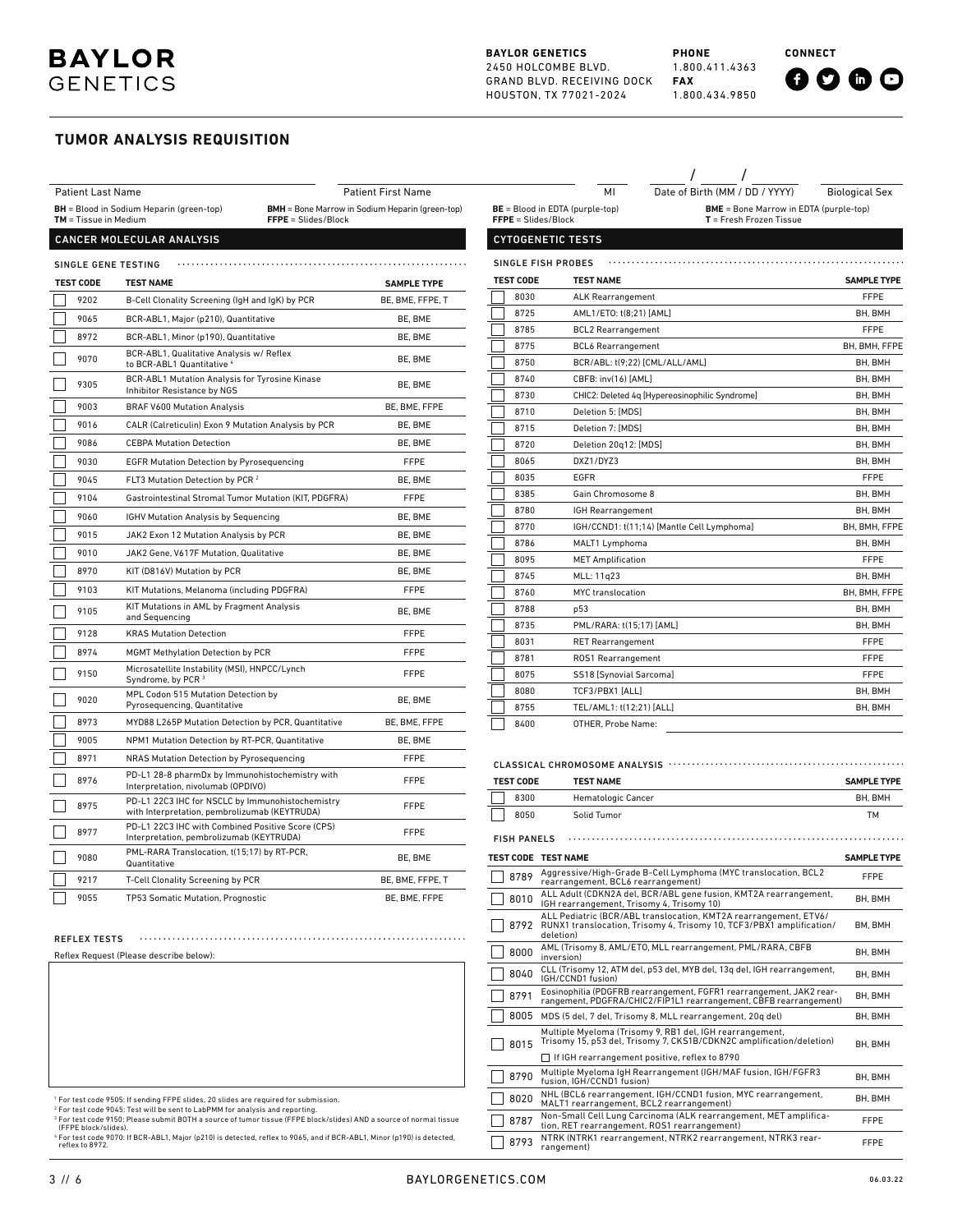**BAYLOR GENETICS** 2450 HOLCOMBE BLVD. GRAND BLVD. RECEIVING DOCK HOUSTON, TX 77021-2024

**PHONE** 1.800.411.4363 **FAX** 1.800.434.9850 **CONNECT**

# $0000$

# **TUMOR ANALYSIS REQUISITION**

# SAMPLE SPECIFICATIONS TABLE

Patient Last Name Patient First Name MI Date of Birth (MM / DD / YYYY) Biological Sex **FOR CLIENT INFORMATION ONLY. Not required with sample submission.**

|                     |                                                       | <b>RECOMMENDED AMOUNT</b>            |                                      |                                                                                                                                                                                                                 |                                                                                                                                                                                                                                                                                                                                                                                                                                                             |  |
|---------------------|-------------------------------------------------------|--------------------------------------|--------------------------------------|-----------------------------------------------------------------------------------------------------------------------------------------------------------------------------------------------------------------|-------------------------------------------------------------------------------------------------------------------------------------------------------------------------------------------------------------------------------------------------------------------------------------------------------------------------------------------------------------------------------------------------------------------------------------------------------------|--|
| <b>ABBREVIATION</b> | <b>SAMPLE NAME</b>                                    | (2 YRS - ADULT)                      | (NEWBORN - 2YRS)                     | <b>SHIPPING INSTRUCTIONS</b>                                                                                                                                                                                    | <b>SPECIAL NOTES</b>                                                                                                                                                                                                                                                                                                                                                                                                                                        |  |
| BE                  | Blood in EDTA tube<br>(purple-top)                    | $3 - 5$ cc                           | $2 - 3$ cc                           | Ship at room or refrigerated temperature in<br>an insulated container by overnight courier.<br>Do not heat or freeze. Specimen should<br>arrive in the laboratory within 24-48 hours<br>of collection.          | Attach clinical notes and concurrent laboratory<br>reports (such as CBC, flow cytometry,<br>cytogenetics, FISH, molecular testing, and<br>pathology reports). Concurrent laboratory<br>results may be sent later as soon as available.                                                                                                                                                                                                                      |  |
| BH                  | <b>Blood in Sodium</b><br>Heparin tube<br>(green-top) | $3 - 5$ cc                           | $2 - 3$ cc                           | Ship at room or refrigerated temperature in<br>an insulated container by overnight courier.<br>Do not heat or freeze. Specimen should<br>arrive in the laboratory within 24-48 hours<br>of collection.          | Attach clinical notes and concurrent laboratory<br>reports (such as CBC, flow cytometry,<br>cytogenetics, FISH, molecular testing, and<br>pathology reports). Concurrent laboratory<br>results may be sent later as soon as available.                                                                                                                                                                                                                      |  |
| <b>BME</b>          | <b>Bone Marrow</b><br>in EDTA tube<br>(purple-top)    | $3 - 5$ cc                           | $2 - 3$ cc                           | Ship at room or refrigerated temperature in<br>an insulated container by overnight courier.<br>Do not heat or freeze. Specimen should<br>arrive in the laboratory within 24-48 hours<br>of collection.          | Attach clinical notes and concurrent laboratory<br>reports (such as CBC, flow cytometry,<br>cytogenetics, FISH, molecular testing, and<br>pathology reports). Concurrent laboratory<br>results may be sent later as soon as available.                                                                                                                                                                                                                      |  |
| <b>BMH</b>          | Bone Marrow in<br>Sodium Heparin tube<br>(green-top)  | $3 - 5$ cc                           | $2 - 3$ cc                           | Ship at room or refrigerated temperature in<br>an insulated container by overnight courier.<br>Do not heat or freeze. Specimen should<br>arrive in the laboratory within 24-48 hours<br>of collection.          | Attach clinical notes and concurrent laboratory<br>reports (such as CBC, flow cytometry,<br>cytogenetics, FISH, molecular testing, and<br>pathology reports). Concurrent laboratory<br>results may be sent later as soon as available.                                                                                                                                                                                                                      |  |
| <b>DNA</b>          | DNA, Extracted                                        | At Least<br>$100$ ng                 | At Least<br>$100$ ng                 | Ship at room or refrigerated temperature in<br>an insulated container by overnight courier.<br>May also be shipped frozen on minimum of<br>10 lbs of dry ice in an insulated container<br>by overnight courier. | Minimum concentration of 25ng/uL. Attach<br>clinical notes, concurrent laboratory<br>reports, and/or surgical pathology report,<br>as applicable. Please send a corresponding<br>representative H+E slide, if available.                                                                                                                                                                                                                                    |  |
| <b>FFPE</b>         | FFPE - Block                                          | See Special<br>Notes                 | See Special<br>Notes                 | Ship at room temperature in an insulated<br>container by overnight courier. If shipping<br>during the summer months please include<br>a cold-pack to avoid extreme temperatures.<br>Do not heat or freeze.      | Paraffin-embedded, formalin-fixed tissue<br>block containing ≥20% tumor nuclei with<br>a minimum tumor surface area of 5mm x<br>5mm (25mm <sup>2</sup> ). Decalcified specimens are not<br>accepted. Surgical pathology report must be<br>attached for all tissue samples.                                                                                                                                                                                  |  |
| <b>FFPE</b>         | FFPE - Slides                                         | See Special<br>Notes                 | See Special<br>Notes                 | Ship at room temperature in an insulated<br>container by overnight courier. If shipping<br>during the summer months please include<br>a cold-pack to avoid extreme temperatures.<br>Do not heat or freeze.      | 10 - 15 unstained 5um FFPE slides containing<br>$\geq$ 20% tumor nuclei with a minimum tumor<br>surface area of 5mm x 5mm (25mm <sup>2</sup> ). For<br>smaller specimens, 20 or more unstained 5um<br>FFPE slides containing ≥20% tumor nuclei<br>should be submitted. Decalcified specimens<br>are not accepted. Surgical pathology report<br>must be attached for all tissue samples.                                                                     |  |
|                     |                                                       |                                      |                                      |                                                                                                                                                                                                                 | For test codes 9505: 20 slides are required<br>for submission.                                                                                                                                                                                                                                                                                                                                                                                              |  |
| <b>RNA</b>          | RNA, Extracted                                        | At Least<br>$100$ ng                 | At Least<br>$100$ ng                 | Ship frozen on minimum of 10 lbs of dry<br>ice in an insulated container by overnight<br>courier.                                                                                                               | Minimum concentration of 25ng/uL. Attach<br>clinical notes, concurrent laboratory<br>reports, and/or surgical pathology report,<br>as applicable. Please send a corresponding<br>representative H+E slide, if available.                                                                                                                                                                                                                                    |  |
| SA                  | Saliva                                                | See Special<br>Notes                 | See Special<br>Notes                 | Ship at room temperature in an insulated<br>container by overnight courier. Do not heat<br>or freeze.                                                                                                           | Collected with Oragene DNA Self-Collection<br>Kit (provided by Baylor Genetics with<br>instructions).                                                                                                                                                                                                                                                                                                                                                       |  |
| Т                   | Fresh Frozen<br>Tissue                                | 150 mg                               | $150$ mg                             | Ship frozen on minimum of 10 lbs of dry<br>ice in an insulated container by overnight<br>courier.                                                                                                               | Fresh tissue snap frozen at ≤-20°C. Store<br>at $\leq$ -20 $^{\circ}$ C. Surgical pathology report must<br>be attached for all tissue samples. Surgical<br>pathology report may be sent later as soon<br>as it becomes available. Please send a<br>corresponding representative H+E slide, if<br>available.                                                                                                                                                 |  |
| TM                  | <b>Fresh Tissue</b><br>in Medium                      | $0.5 - 1$ cm <sup>3</sup><br>or more | $0.5 - 1$ cm <sup>3</sup><br>or more | Ship at room or refrigerated temperature in<br>an insulated container by overnight courier.<br>Do not heat or freeze. Specimen should<br>arrive in the laboratory within 48 hours of<br>collection.             | Transport tumor tissue in a sterile, screw-top<br>container filled with tissue culture transport<br>medium. If tissue culture transport medium<br>is not available, collect in plain RPMI, Hanks<br>solution, or saline. Surgical pathology report<br>must be attached for all tissue samples.<br>Surgical pathology report may be sent later<br>as soon as it becomes available. Please send<br>a corresponding representative H+E slide, if<br>available. |  |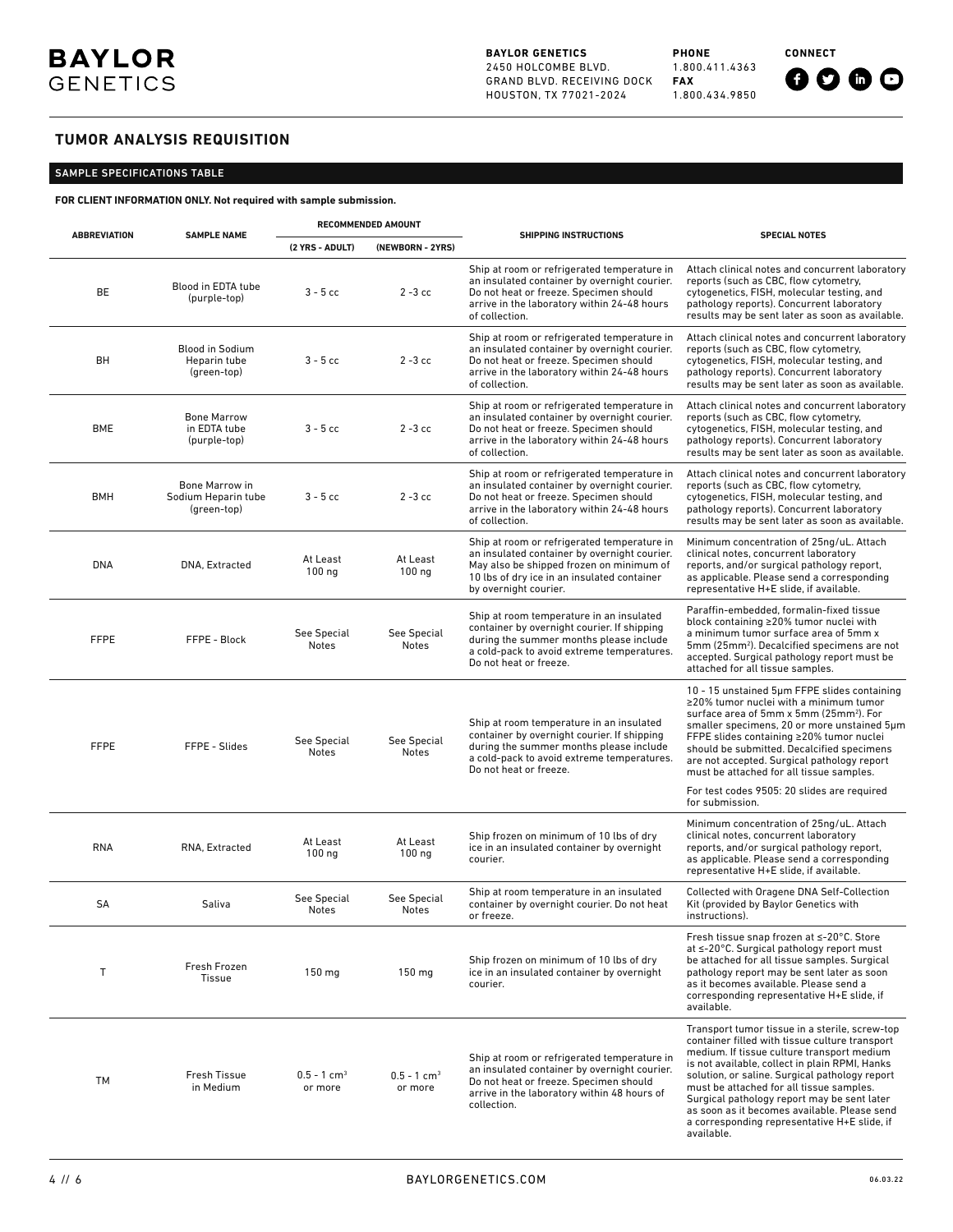**CONNECT**



# **INFORMED CONSENT FOR TUMOR ANALYSIS TESTING**

| <b>Patient Last Name</b>                                           | <b>Patient First Name</b>                                                                                                                                                                                                                                                                                                                                                                                                                                                                                                                                                                                               | MI | Date of Birth (MM / DD / YYYY) | <b>Biological Sex</b> |
|--------------------------------------------------------------------|-------------------------------------------------------------------------------------------------------------------------------------------------------------------------------------------------------------------------------------------------------------------------------------------------------------------------------------------------------------------------------------------------------------------------------------------------------------------------------------------------------------------------------------------------------------------------------------------------------------------------|----|--------------------------------|-----------------------|
| INFORMED CONSENT FOR GENETIC TESTING                               |                                                                                                                                                                                                                                                                                                                                                                                                                                                                                                                                                                                                                         |    |                                |                       |
| TEST INFORMATION                                                   |                                                                                                                                                                                                                                                                                                                                                                                                                                                                                                                                                                                                                         |    |                                |                       |
| process and potential results below.                               | This consent form will provide you with information regarding genetic testing, which you should discuss with your healthcare provider or a genetic<br>counselor. In order to ensure that you have understood the purpose and significance of genetic testing, we have provided information about the testing                                                                                                                                                                                                                                                                                                            |    |                                |                       |
|                                                                    | The purpose of genetic testing is to identify the cause of a suspected disease in you or your family. The testing analyzes your genetic material (DNA) for an<br>abnormal change (variant) that could explain the disease you or members of your family are experiencing. Genetic testing can be a diagnostic test, which is<br>used to identify or rule out a specific genetic condition. Genetic screening tests are used to assess the chance for a person to develop or have a child with a<br>genetic condition. Genetic screening tests are not typically diagnostic, and results may require additional testing. |    |                                |                       |
| purposes of this consent.                                          | The purpose of this test is to see if you or your child may have a genetic variant or chromosome rearrangement. This may cause a genetic disorder or may<br>determine the chance that you or your child will develop or pass on a genetic disorder in the future. "Your child" can also mean your unborn child, for the                                                                                                                                                                                                                                                                                                 |    |                                |                       |
| In a genetic test, depending on the case, you can be tested for:   |                                                                                                                                                                                                                                                                                                                                                                                                                                                                                                                                                                                                                         |    |                                |                       |
|                                                                    | • A single gene/variant responsible for a specific, suspected genetic disease.                                                                                                                                                                                                                                                                                                                                                                                                                                                                                                                                          |    |                                |                       |
| • Multiple genes in parallel.                                      |                                                                                                                                                                                                                                                                                                                                                                                                                                                                                                                                                                                                                         |    |                                |                       |
| tissue, saliva or buccal swab.                                     | The sample/specimen that is needed to perform the genetic test is stated in the test order form and is typically blood or purified DNA, but may also be                                                                                                                                                                                                                                                                                                                                                                                                                                                                 |    |                                |                       |
|                                                                    |                                                                                                                                                                                                                                                                                                                                                                                                                                                                                                                                                                                                                         |    |                                |                       |
|                                                                    | There are several categories of test results that may be reported including:                                                                                                                                                                                                                                                                                                                                                                                                                                                                                                                                            |    |                                |                       |
|                                                                    | • Positive: Positive or "abnormal" results mean there is a change in the genetic material found that is related to your/your child's medical issues or that<br>you/your child are at an increased risk of developing the disorder in the future. It is possible to test positive for more than one genetic variant.                                                                                                                                                                                                                                                                                                     |    |                                |                       |
|                                                                    | . Negative: Negative or "normal" results mean no relevant genetic change related to your/your child's medical issues was detected. This does not mean<br>there is no genetic change, but it may mean that the type of testing performed could not detect it.                                                                                                                                                                                                                                                                                                                                                            |    |                                |                       |
| child's medical concerns.                                          | . Results of Unclear Significance: Testing can detect change(s) in DNA which we do not yet fully understand. These alterations are also referred to as<br>variants of uncertain significance (VUS). Additional studies may be recommended if a VUS is identified in a gene that may be associated with your/your                                                                                                                                                                                                                                                                                                        |    |                                |                       |
|                                                                    | • Secondary / Incidental Findings: Testing can sometimes detect a change in a person's DNA unrelated to the reason for testing. If this change has<br>medical or reproductive significance, it is called a secondary or incidental finding.                                                                                                                                                                                                                                                                                                                                                                             |    |                                |                       |
|                                                                    | CONSIDERATIONS AND LIMITATIONS <b>With CONSIDERATION CONSIDERATIONS</b> AND LIMITATIONS                                                                                                                                                                                                                                                                                                                                                                                                                                                                                                                                 |    |                                |                       |
| your family members.                                               | • Results may indicate affected status, increased risk to someday be affected with, and/or reproductive risk for a genetic disorder. It is important to<br>understand that genetic tests, even if negative, are not exhaustive. It is not possible to exclude risks for all possible genetic diseases for yourself and                                                                                                                                                                                                                                                                                                  |    |                                |                       |
|                                                                    | • A positive test result is an indication that the individual(s) being tested may be predisposed to or have the specific disease or condition which prompted<br>testing. You might consider additional independent testing, consult a personal physician, or pursue genetic counseling.                                                                                                                                                                                                                                                                                                                                 |    |                                |                       |
| results with your healthcare provider or genetic counselor.        | . It is possible that the knowledge of the test results may result in psychological stress for you and your family. It is always recommended to discuss the                                                                                                                                                                                                                                                                                                                                                                                                                                                             |    |                                |                       |
| necessary to report this to the physician who ordered the testing. | • If several family members are tested, the correct interpretation of the results depends on the provided relationships between family members. In rare<br>cases, genetic testing can reveal that the true biological relationships in a family are not as they were reported. If a discrepancy is identified, it may be                                                                                                                                                                                                                                                                                                |    |                                |                       |
|                                                                    | • Genetic testing is highly accurate. Rarely, inaccurate results may occur for various reasons. These reasons include, but are not limited to, mislabeled<br>samples, inaccurate reporting of clinical/medical information, or rare technical errors.                                                                                                                                                                                                                                                                                                                                                                   |    |                                |                       |
|                                                                    | . If you sign this consent form, but you no longer wish to have your sample(s) tested, you can contact your physician to cancel the test. If testing is<br>complete, but you have not received your results yet, you can inform your physician that you no longer wish to receive the results. If you withdraw<br>consent for testing after 5pm CST the next business day following sample receipt by the laboratory, you will be charged for the full cost of the test.                                                                                                                                                |    |                                |                       |
|                                                                    |                                                                                                                                                                                                                                                                                                                                                                                                                                                                                                                                                                                                                         |    |                                |                       |
|                                                                    | • Results will only be released to a licensed healthcare provider, to those allowed access to test results by law, and to those authorized in writing.                                                                                                                                                                                                                                                                                                                                                                                                                                                                  |    |                                |                       |
|                                                                    | • In rare cases, persons with genetic diagnoses have experienced problems with insurance coverage and employment. The U.S. Federal Government has<br>enacted several laws that prohibit discrimination based on genetic test results by health insurance companies and employers. In addition, these laws<br>prohibit unauthorized disclosure of this information. For more information, you can visit www.genome.gov/10002077.                                                                                                                                                                                         |    |                                |                       |
|                                                                    | Samples will be retained in the laboratory in accordance with the laboratory retention policy                                                                                                                                                                                                                                                                                                                                                                                                                                                                                                                           |    |                                |                       |

- Samples will be retained in the laboratory in accordance with the laboratory retention policy.
- After testing is complete, the de-identified submitted specimen may be used for test development and improvement, internal validation, quality assurance, and training purposes. DNA specimens are not returned to individuals or to referring heath care providers unless specific prior arrangements have been made.